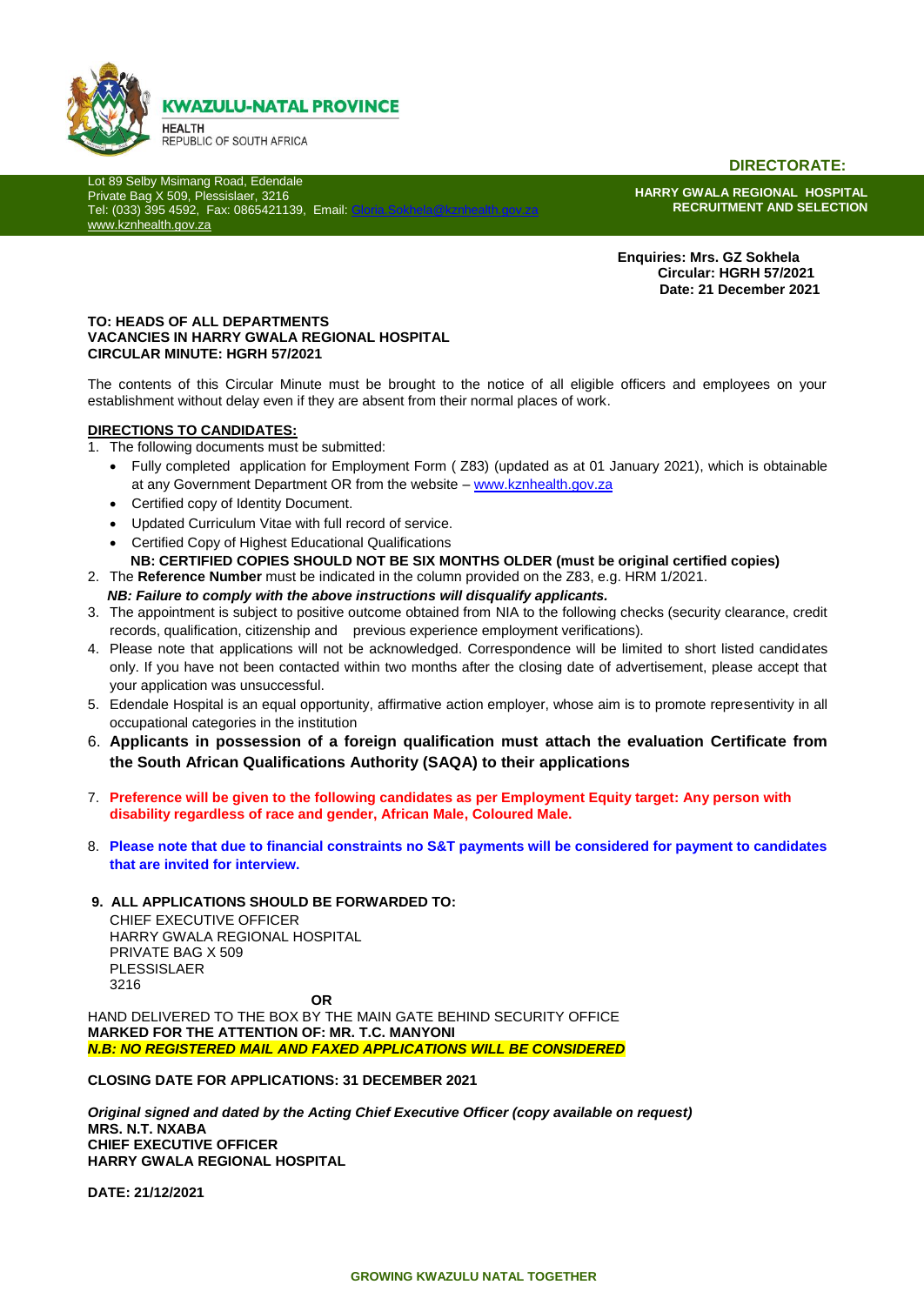#### **ADVERT**

| <b>JOB TITTLE</b>     |   | <b>MEDICAL OFFICER GRADE 1/2/3:</b>             |
|-----------------------|---|-------------------------------------------------|
|                       |   | <b>EMERGENCY MEDICINE</b>                       |
| <b>NO OF POSTS</b>    |   | 02                                              |
|                       |   |                                                 |
| <b>INSTITUTION</b>    |   | <b>HARRY GWALA REGIONAL HOSPITAL</b>            |
|                       |   |                                                 |
| <b>REFERENCE NO.</b>  |   | <b>MED 82/2021</b>                              |
|                       |   |                                                 |
| <b>OTHER BENEFITS</b> | ÷ | 18% Inhospitable Area Allowance,                |
|                       |   | <b>Commuted Overtime, Medical Aid: Optional</b> |
|                       |   | (Employee must meet Prescribed Requirements)    |
|                       |   |                                                 |

## **REQUIREMENTS FOR THE POST**

- Grade 12 Certificate,
- Appropriate qualification in Health Science that allows registration with HPCSA as a Medical **Practitioner**
- Registration certificate with the Health Professions Council South Africa as Independent Medical **Practitioner**
- Current registration with the Health Professions Council South Africa as Independent Medical Practitioner (2021-2022)

## **N.B: Medical practitioners completing Community Service on the 31st December 2021 are eligible to apply**

## **EXPERIENCE REQUIRED**:

## **GRADE 1: R 833 523.00 – R 897 939.00 Package**

Appropriate Qualification in the relevant discipline that allows registration as a Medical Practitioner with HPCSA. Foreign candidates require 1 year relevant experience after registration with a recognized Foreign Health Professional Council, of whom it is not required to perform Community Service

## **GRADE 2: R 953 049.00 - R 1 042 092.00 Package**

Appropriate Qualification in the relevant discipline that allows registration as a Medical Practitioner with HPCSA plus 5 years after registration with the HPCSA as a Medical Practitioner. Foreign candidates require 6 years relevant experience after registration with a recognized foreign health professional council, of whom it is not required to perform Community Service. **A certificate of service obtained from the HR Department must be attached.**

## **GRADE 3: R 1 106 037.00 – R 1 382 802.00 Package**

Appropriate Qualification in the relevant discipline that allows registration as a Medical Practitioner with HPCSA plus 10 years after registration with the HPCSA as a Medical Practitioner. Foreign candidates require 11 years relevant experience after registration with a recognized foreign health professional council, of whom it is not required to perform Community Service. **A certificate of service obtained from the HR Department must be attached.**